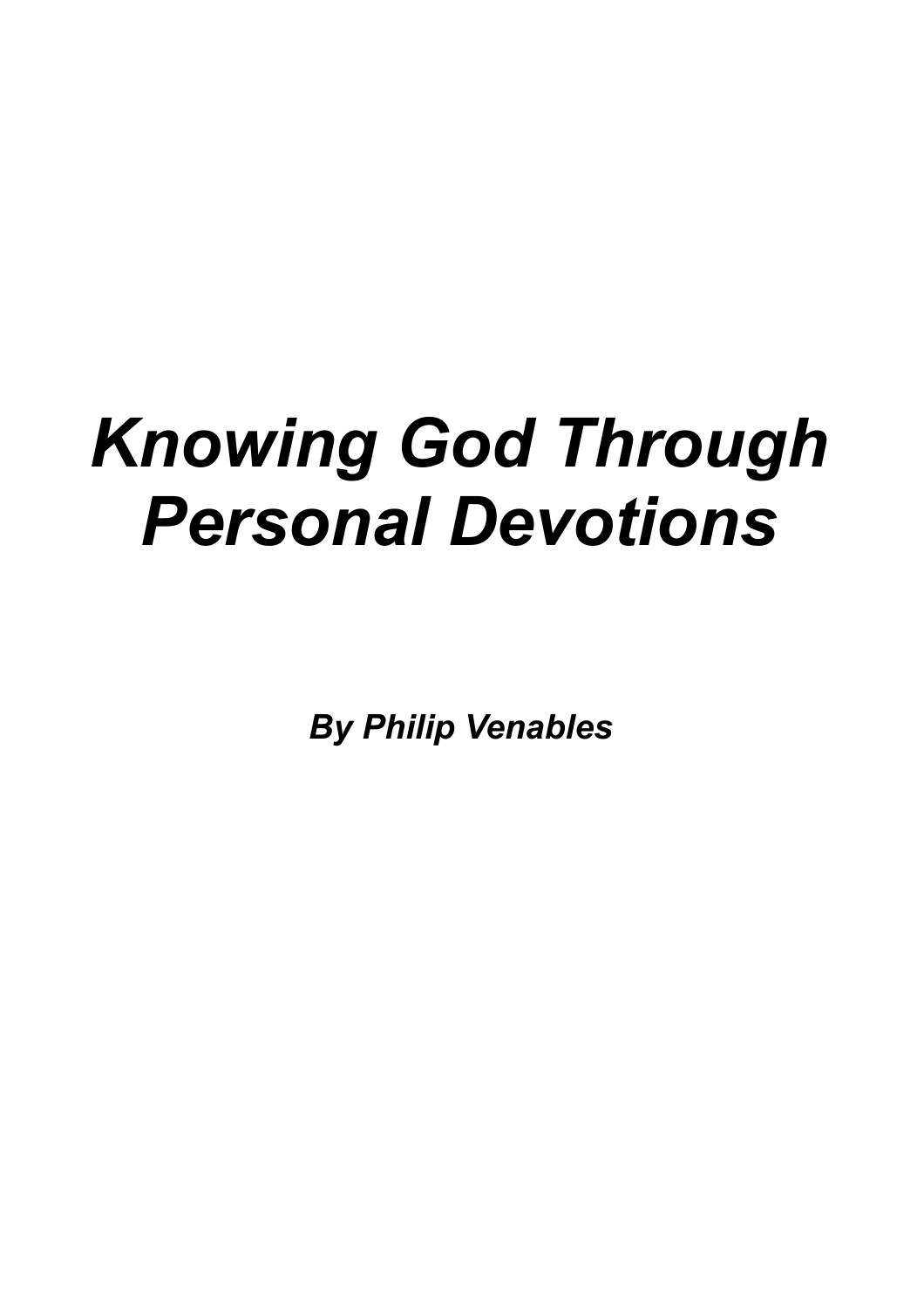Our Saviour said **I have come that they may have life, and have it to the full** (John 10:10b). But what is at the heart of this life which our Saviour introduces us into? It is knowing God. Accordingly, our Saviour when speaking to His Father says **"Father, the hour has come. Glorify your Son, that your Son may glorify you. For you granted him authority over all people that he might give eternal life to all those you have given him. Now this is eternal life: that they know you, the only true God, and Jesus Christ, whom you have sent** (John 17:1-3).

True life is eternal life and is experienced in knowing the Father and the Son. It is formed in relationship. The gospel is the message which brings us into that relationship. When we receive the gospel message we come to know God. From that point on we have the knowledge and delight of growing in our knowledge of God. Peter concludes his second letter by urging his readers to **grow in the grace and knowledge of our Lord and Saviour Jesus Christ. To him be glory both now and forever! Amen** (2 Pet. 3:18).

Two key areas which help us in this growth are found in our personal and family devotions. These are the times we spend individually, and as families, seeking to know the LORD. We look in this study the personal side of our seeking after God.

## **WHAT?**

Our whole lives should be given over to seeking the LORD and knowing Him, but there are those special times which we can set aside to seeking after Him. We often call these our 'Quiet Times'. It is a time when you can be alone with your LORD God and with your Saviour.

It cannot be emphasised too much that Quiet Time is not about the performance of a religious duty to curry favour with a distant God. Rather it is about the development of a relationship. Relationships of any kind only develop and strengthen as we spend time with others, and that applies as regards to the relationship we have with our God. It all pivots around communication.

We need to be reminded here that our God exists in relationship. Our God is Father, Son and Holy Spirit. The three persons of the Trinity permanently fellowship with each other in beautiful harmony. God, in His mercy, introduces us into sharing that relationship.

#### **WHY?**

Quite simply we should spend time alone with God because God views these times as very important in our lives. The importance of spending time alone with God is demonstrated in the life of our Saviour.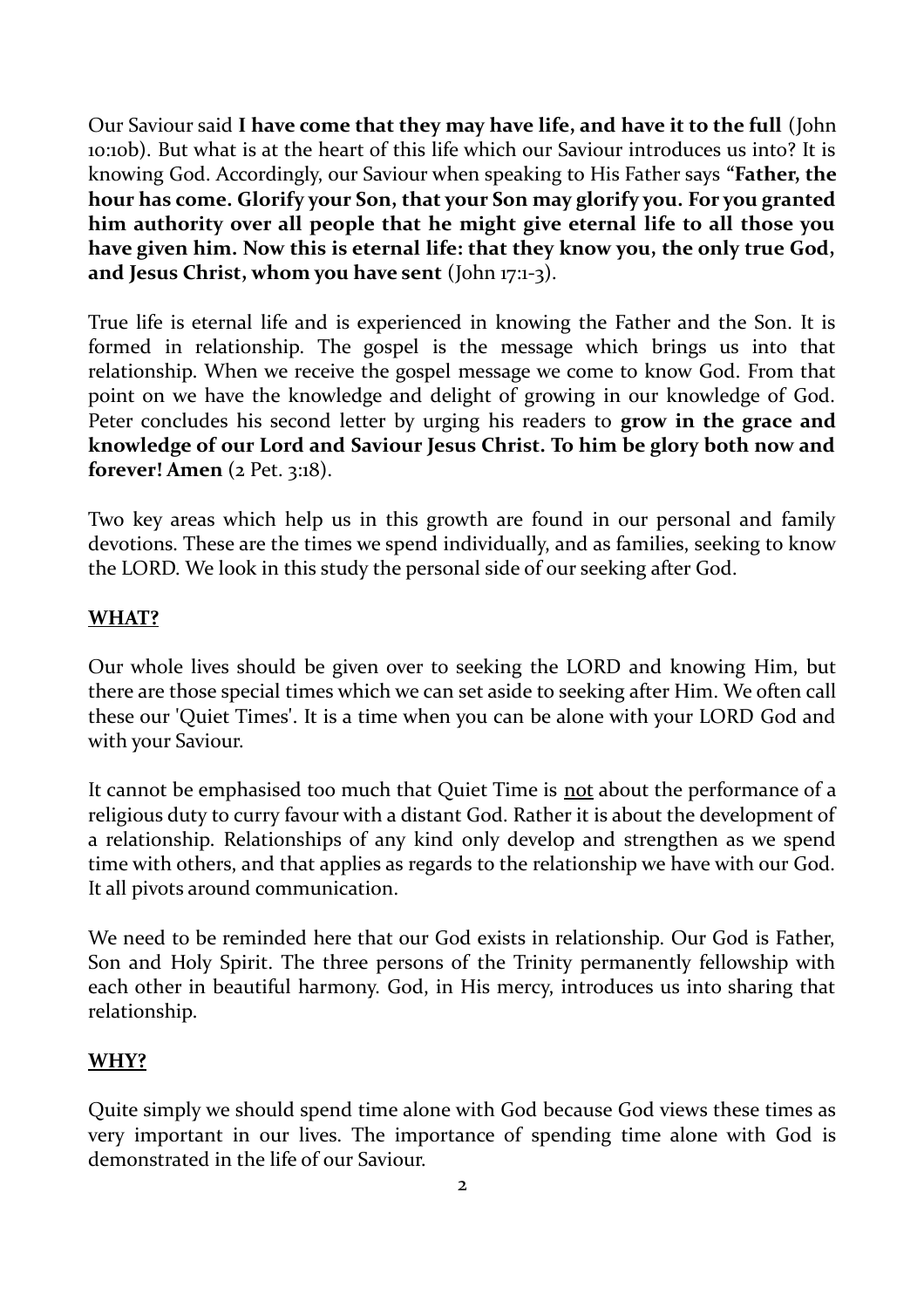So we read of Him **Very early in the morning, while it was still dark, Jesus got up, left the house and went off to a solitary place, where he prayed** (Mark 1:35). And further **Jesus often withdrew to lonely places and prayed** (Luke 5:16).

He was the greatest man who ever lived and He was doing the most important work that ever needed doing, yet he was concerned that he would spend time alone with His Father. If such activity was indispensable to the Son of God so it should be to us.

To emphasise the importance of the personal and private seeking of the LORD we have one book of the Bible which by-and-large contains the dealings of God with an individual in secret. The book of Psalms gives us the experiences of individuals, mainly David, and how they expressed themselves in the presence of God regarding what they were passing through in their lives.

So Quiet Times are those special times when we can be fulfil the LORD's injunction upon us to "**Be still, and know that I am God** (Psalm 46:10a). Some would argue "*I am continually drawing near to God, why do I need to set aside a certain time for this?"* Continually drawing near to God is to be encouraged, but if our Saviour needed special times to be alone with his Father so do we.

Let me say at this point that I believe it is true that every Christian who has been strong in God and useful for Him has had a vibrant intimate experience of God in private. In such situations the presence of God is known and our characters are altered. Accordingly it is written of Moses:

**When Moses finished speaking to them, he put a veil over his face. But whenever he entered the LORD's presence to speak with him, he removed the veil until he came out. And when he came out and told the Israelites what he had been commanded, they saw that his face was radiant. Then Moses would put the veil back over his face until he went in to speak with the LORD** (Ex. 34:33-35).

It is a truth of human experience that our characters are affected by the company we keep. The more we keep company with the LORD then the more godly we will be.

But we also need to remember the delight that God Himself has in His people seeking Him. He seeks for His people to come to Him in worship. And so we read **Yet a time is coming and has now come when the true worshippers will worship the Father in spirit and truth, for they are the kind of worshippers the Father seeks** (John 4:23). Our LORD has come that we might have fellowship with God. In 1 John 1:3 we read **We proclaim to you what we have seen and heard, so that you also may have fellowship with us. And our fellowship is with the Father and with his Son, Jesus Christ.**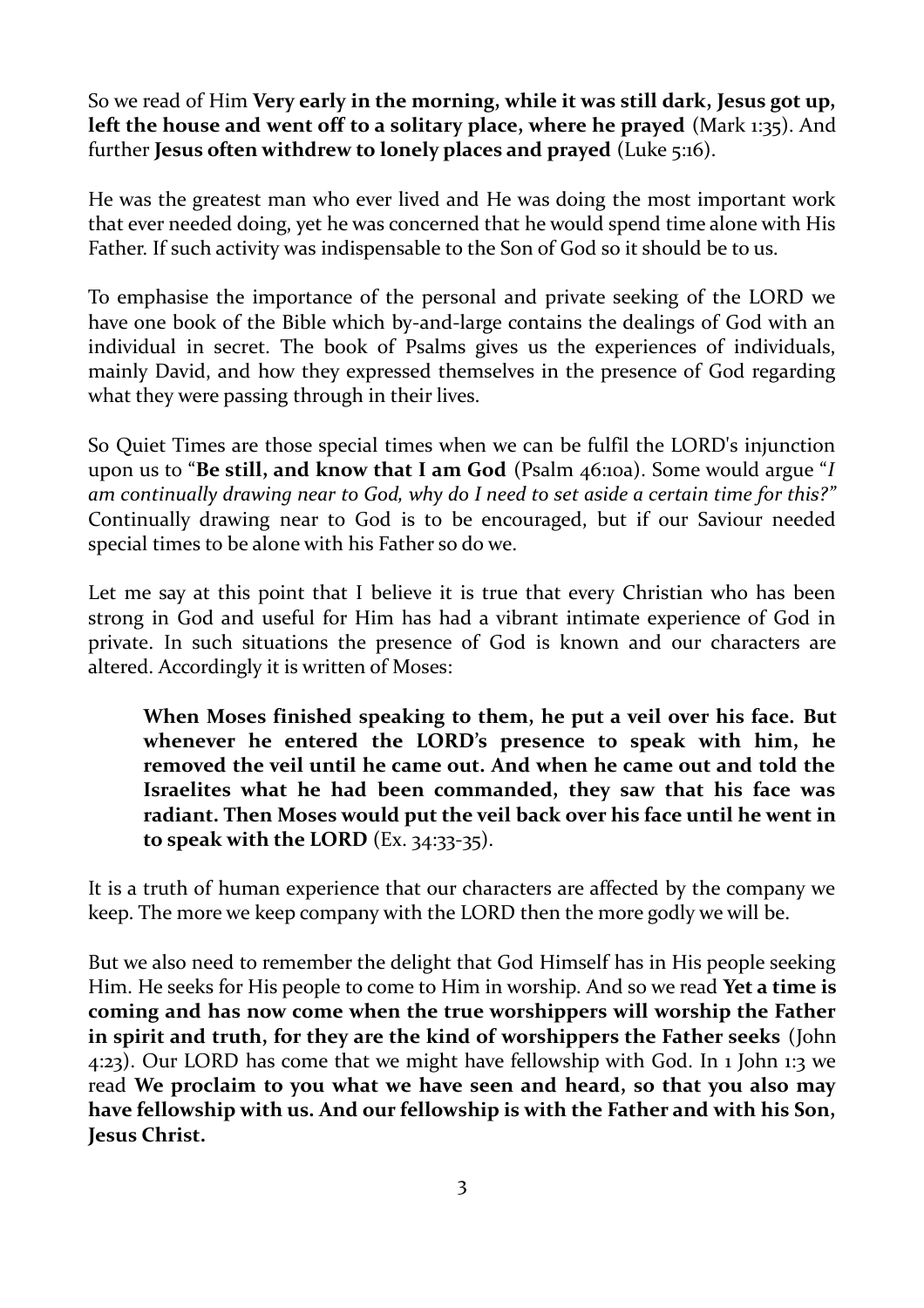# **HOW?**

# The Timing

When are we to set time to seek the LORD? The most important thing here is that we do resolve to spend time seeking the LORD. If we aim at nothing we are sure to achieve nothing. So set a time, and I suggest that it is preferable to do this in the morning. I know some of us are people who thrive late in the day, but generally we are freshest in the morning. Moreover, by seeking the LORD in the morning we are setting ourselves up for the day, committing all to Him.

David says,

**Listen to my words, LORD, consider my lament. Hear my cry for help, my King and my God, for to you I pray. In the morning, LORD, you hear my voice; in the morning I lay my requests before you and wait expectantly.** (Psalm 5:1-3)

As regards to the length of time spent in Quiet Times it must be a personal matter. However, here are a few pointers:

- Satan wants to get us away from our Quiet Times as soon as possible because he realises that much power for God flows from there.
- **Be still before the LORD and wait patiently for him** is the Word of the LORD in Psalm 37:7a. Don't rush your quiet time.
- Our Saviour spent the night in prayer.
- For myself I have to specifically allocate time or I will be easily dragged away by the demands of life. Others may be more spiritual and can flow with the LORD, but my experience is that I have to allocate a certain time.

#### 2. The Manner

As we come to draw near to the LORD it is good to think about the image of washing ourselves so that we are fit for His presence. We come into the presence of the Holy One so we need to follow the pattern of 1 John 1:7-9 **But if we walk in the light, as he is in the light, we have fellowship with one another, and the blood of Jesus, his Son, purifies us from all sin. If we claim to be without sin, we deceive ourselves and the truth is not in us. If we confess our sins, he is faithful and just and will forgive us our sins and purify us from all unrighteousness.**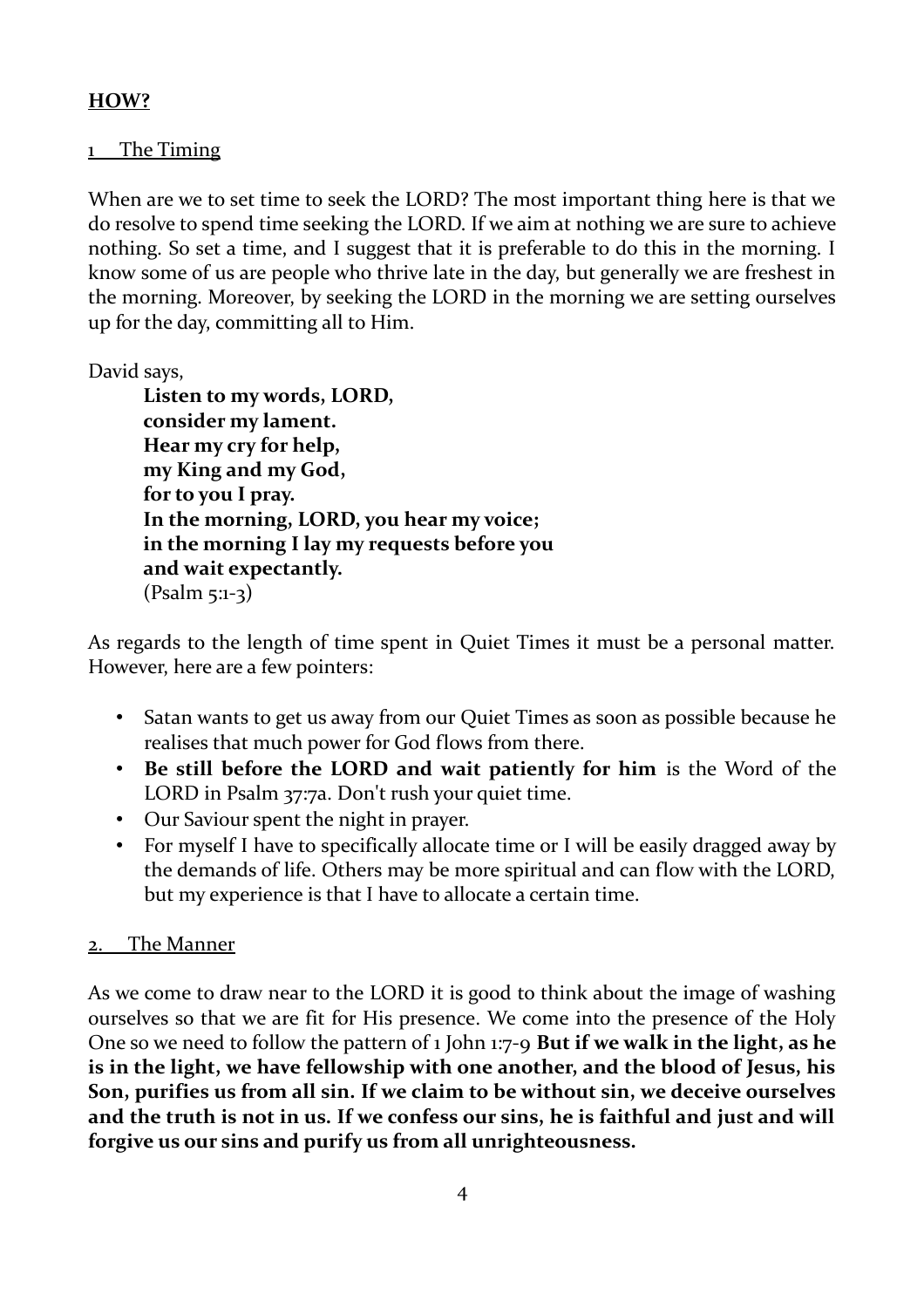- 1. Confess our sins. We should continually be repenting of and confessing known sin in our lives. But as we come to Him, in our personal devotions we may not be aware of obvious sin in our life. However, the LORD is holy and we have sin in our deepest nature and we need to humbly confess our unworthiness.
- 2. Then we confess the all prevailing value of Jesus and His blood. We are accepted in Him and in Him alone. Surely the Father is pleased when we are immediately drawing attention to His Son.

# 3 . The Attitudes

Let us ponder upon the attitudes that we need to have as we come to God and want to know Him and enjoy Him and to be with Him. To this end let us look at Psalm 130.

| Scripture                                                                                                                 | Attitude                                                                                                                                                                                                                                           |
|---------------------------------------------------------------------------------------------------------------------------|----------------------------------------------------------------------------------------------------------------------------------------------------------------------------------------------------------------------------------------------------|
| 1 Out of the depths I cry to you, LORD;                                                                                   | Longing for God. There is a sense of being<br>desperate to know God. We should not be<br>casual about whether we meet with Him<br>or not. Rather, we long for Him.                                                                                 |
| attentive to my cry for mercy.                                                                                            | <b>2 Lord, hear my voice. Let your ears be</b> Needing God's help. As we come to God<br>we desire to know Him listening to us and<br>helping us. We cannot survive on our own                                                                      |
| 3 If you, LORD, kept a record of sins,<br>Lord, who could stand?                                                          | Sensitive to sin. We realise He is a holy<br>God. It is no causal matter to enter His<br>presence                                                                                                                                                  |
| that we can, with reverence, serve you.                                                                                   | 4 But with you there is forgiveness; so $ $ He is forgiving. We can come because he<br>is a forgiving God. Therefore we honour<br>Him.                                                                                                             |
| 5-6 I wait for the LORD, my whole Willingness to wait for God.<br>than the watchmen wait for the need to wait<br>morning. | God<br>being waits, and in his word I put $my $ sometimes test the genuineness of our<br>hope. I wait for the Lord more than faith by keeping us waiting. We will not<br>watchmen wait for the morning, more rush on without Him. We will wait; we |
| and with him is full redemption. He Him and nowhere else.<br>himself will redeem Israel from all<br>their sins.           | 7-8 Israel, put your hope in the LORD, We expect from Him. We expect Him to<br>for with the LORD is unfailing love work for His people. Our optimism is in                                                                                         |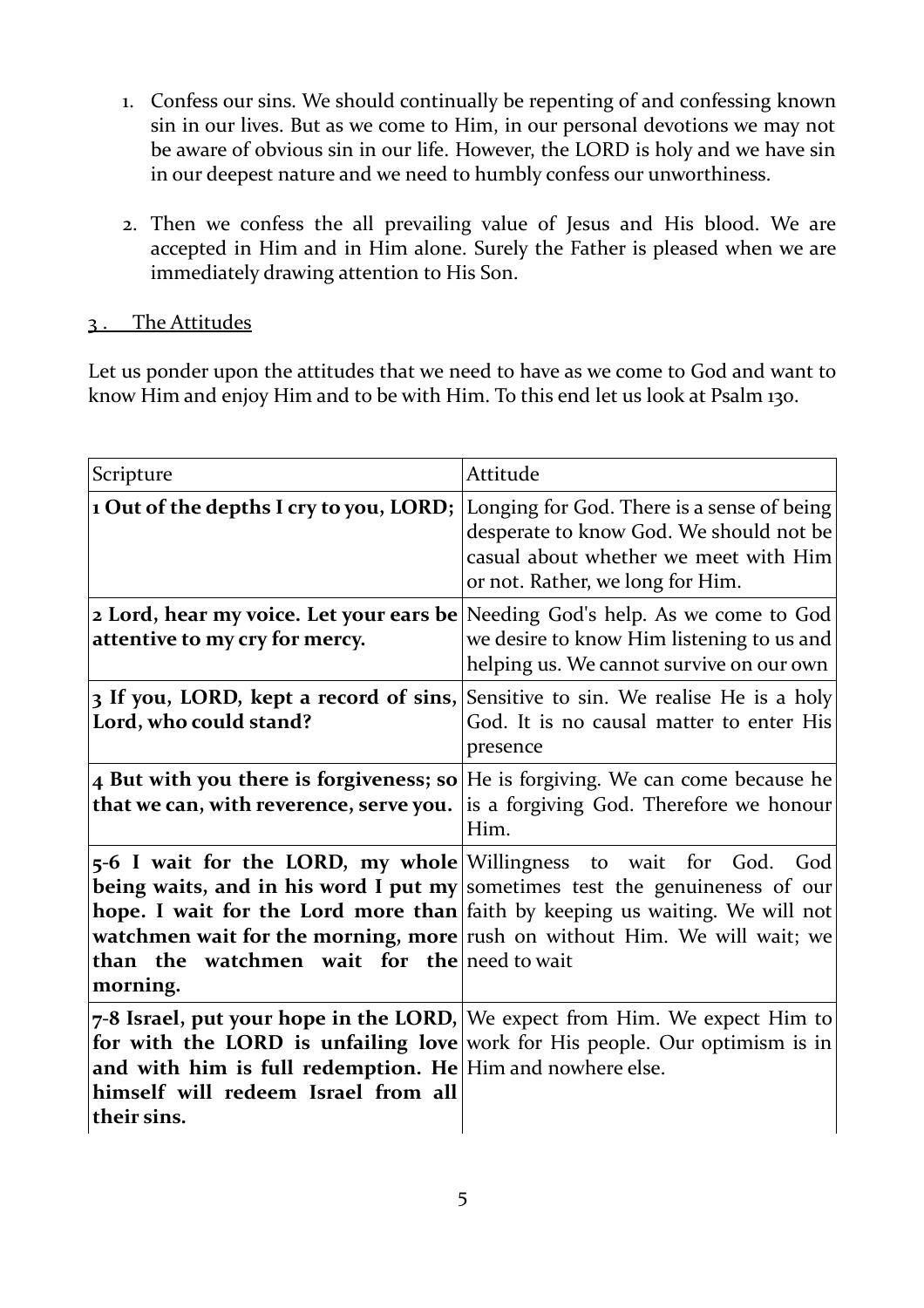## 4. The Ingredients

When we come into His presence the main thing to have in our thinking is that of relationship. In relationships there is communication, but sometimes there is also silence. We need to be good listeners as well as good prayers.

In facilitating vital communication in our Quiet Times there are two essential ingredients; prayer and the Word of God. I suggest we use these together. Let us listen to George Mueller on this issue:

*Before this time my practice had been, at least for ten years previously, as an habitual thing to give myself to prayer, after having dressed myself in the morning. Now, I saw that the most important thing I had to do was to give myself to the reading of the word of God, and to meditation on it, that thus my heart might be comforted, encouraged, warned, reproved, instructed; and that thus, by means of the word of God, whilst meditating on it, my heart might be brought into experimental communion with the Lord. I began therefore to meditate on the New Testament from the beginning, early in the morning. The first thing I did, after having asked in a few words the Lord blessing upon his precious word, was, to begin to meditate on the word of God, searching as it were into every verse, to get blessing out of it; not for the sake of the public ministry of the word, not for the sake of preaching on what I had meditated upon, but for the sake of obtaining food for my own soul.* 

*The result I have found to be almost invariably this, that after a very few minutes my soul has been led to confession, or to thanksgiving, or to intercession, or to supplication; so that, though I did not, as it were, give myself to prayer, but to meditation it turned almost immediately more or less into prayer. When thus I have been for a while making confession, or intercession, or supplication, or have given thanks, I go on to the next words or verse, turning all, as I go on, into prayer for myself or others, as the word may lead to it, but still continually keeping before me that food for my own soul is the object of my meditation.*

*The result of this is, that there is always a good deal of confession, thanksgiving, supplication, or intercession mingled with my meditation, and that my inner man almost invariably is even sensibly nourished and strengthened, and that by breakfast time, with rare exceptions, I am in a peaceful if not happy state of heart.* 

As an example take. Ephesians 2:8 **For it is by grace you have been saved, through faith — and this not from yourselves, it is the gift of God.** Here are some prompts we can take from this scripture:

- We can adore God as the God of all grace.
- Be overwhelmed that the grace of God has reached me.
- We thank God for our salvation and the Saviour.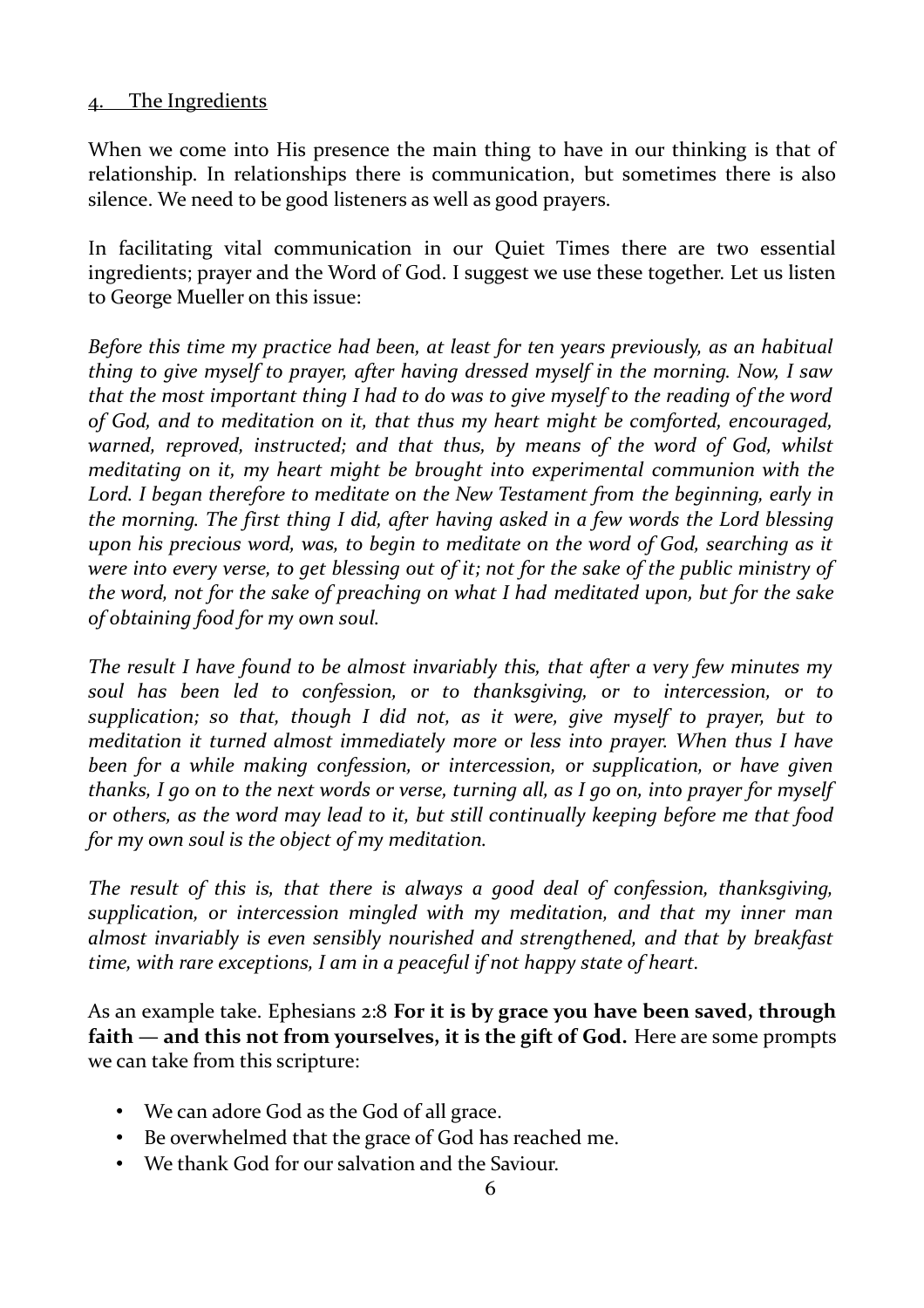- We ask that others would be saved.
- We pray that we would be given gospel opportunities today.
- Seek God for the salvation of specific individuals.
- Give thanks to God for the gift of faith.
- Thank Him for all His gifts.
- Worshipping Him as a giving God.
- Praise Him for giving Jesus to rescue Me.
- Ask Him for help that day to live as a grateful person.

As we consider the use of the Word in our coming to God listen to this from Paul Bucknell:

*Devotions are not devotions until we take God's Word by the Holy Spirit and interweave it with our lives.*

As a check and balance on the make-up of our Quiet Time let us think about the ACTS acronym here:

A is for adoration. Make sure that we are adoring our God

C is for confession. We are confessing our sins.

T is for thanksgivings. We have so much to be thankful for.

S is for supplication. We are asking God for necessary things in our lives and the lives of others stretching out around the world.

In incorporating these things into our Quiet Times it is worth thinking about praying through the psalms. These flow from the heart, are exercises of the godly and cover the whole realm of life. How about praying through the psalms in your quiet time.

It is also good to think about getting a good overview of God's Word and reading through the Bible. This gives opportunity to get a feel on the whole of God's Word. You may be reading something and have to stop because God has drawn your attention to a specific word, verse or text to well upon.

# 5. The Practice

Here are some practical thoughts as regards to maintaining a vital Quiet Time which nourishes our souls:

- Share with others what you are experiencing in the presence of God and learning from Him.
- Look for God to move in through your prayers and then give Him thanks.
- Use a prayer list.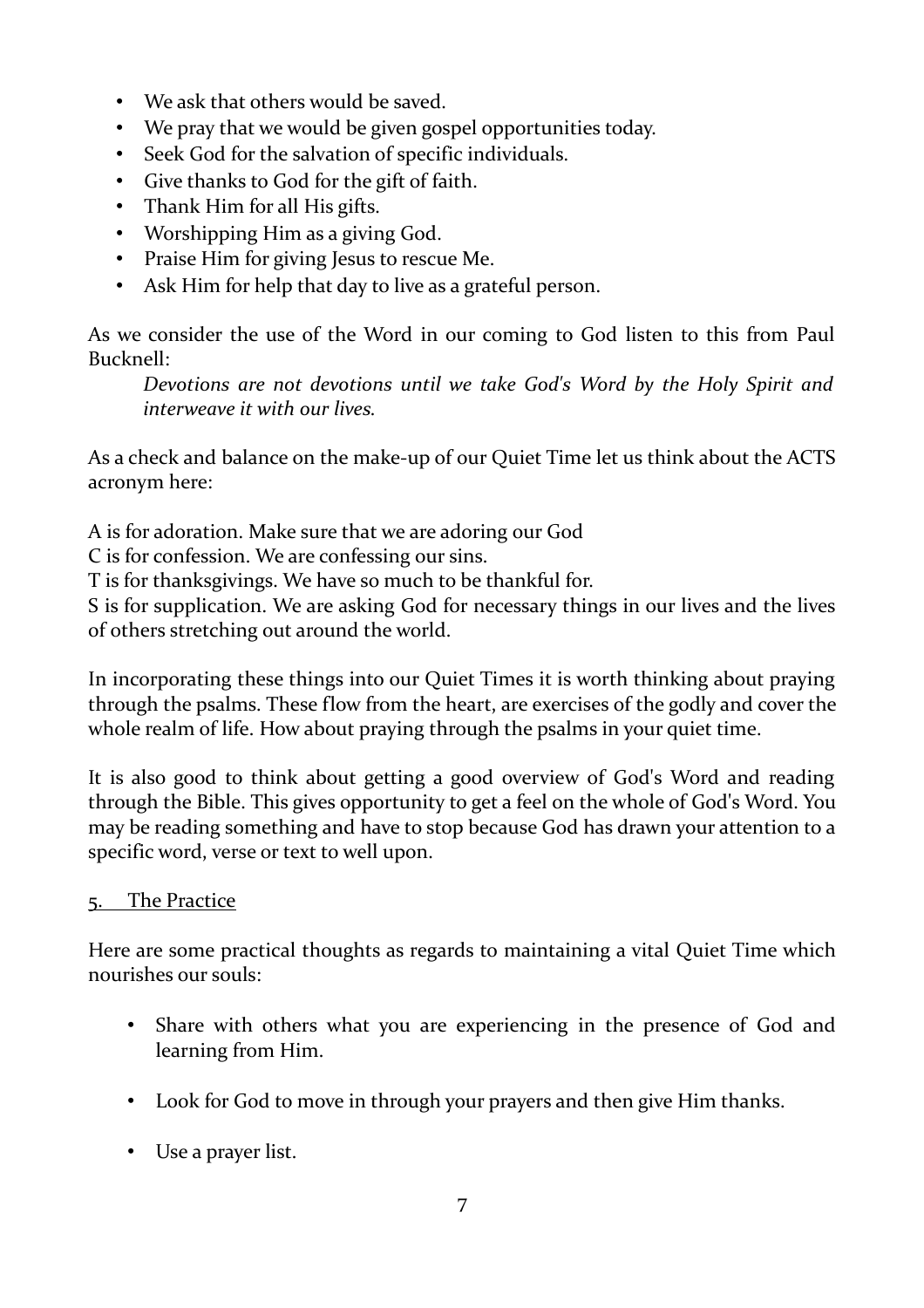- Use prayer cards. Make out a card for specific persons / organisations. Write a verse/verses for each. And then specific prayer requests for them.
- Use a journal to speak of your experiences of life and faith. Write down what God has taught you.
- Write down a verse or few words that God has brought to your attention. Put it in a small book on a piece or paper or card and refer to it during the day. I remember someone referring to having a "six-hit" to remember during the day. They memorised a maximum of six words from what they had read in the morning to keep with them during the day.
- Sing. Have you hymn book with you. You may find it helps lift your soul.
- Pray out aloud. This can help you to stop you mind from drifting.
- Tell others you are praying for them.
- Use fasting as a means of deepening your devotion to God.
- Find a place where you are not likely to be disturbed. Some might find it best to get out and go for a walk.
- It is good to think about our posture. Kneeling makes us feel our lowliness before God.

These are all thoughts, suggestions or prompts. We should not view them as obligatory. We have to find a practice that works for us. It is worth remembering as well that varying our Quiet Times also assists in maintaining freshness.

#### **SOME OBSERVATIONS**

- We need to spend time in quiet before God in order to prepare for preaching messages or Sunday School lessons or Bible studies. However, our personal devotions are special This is our time to be with our God and enjoy fellowship with Him without thinking of what we can get from Him.
- We are not spending time with our LORD just to ask Him for things. If such is the case it reveals that we have a very poor relationship with our Father.
- Personal Devotions are about fellowship; we are not performing religious duties. We are seeking to enjoy God. John Piper's catchphrase: *"God is most glorified in us when we are most satisfied in Him"* has much truth.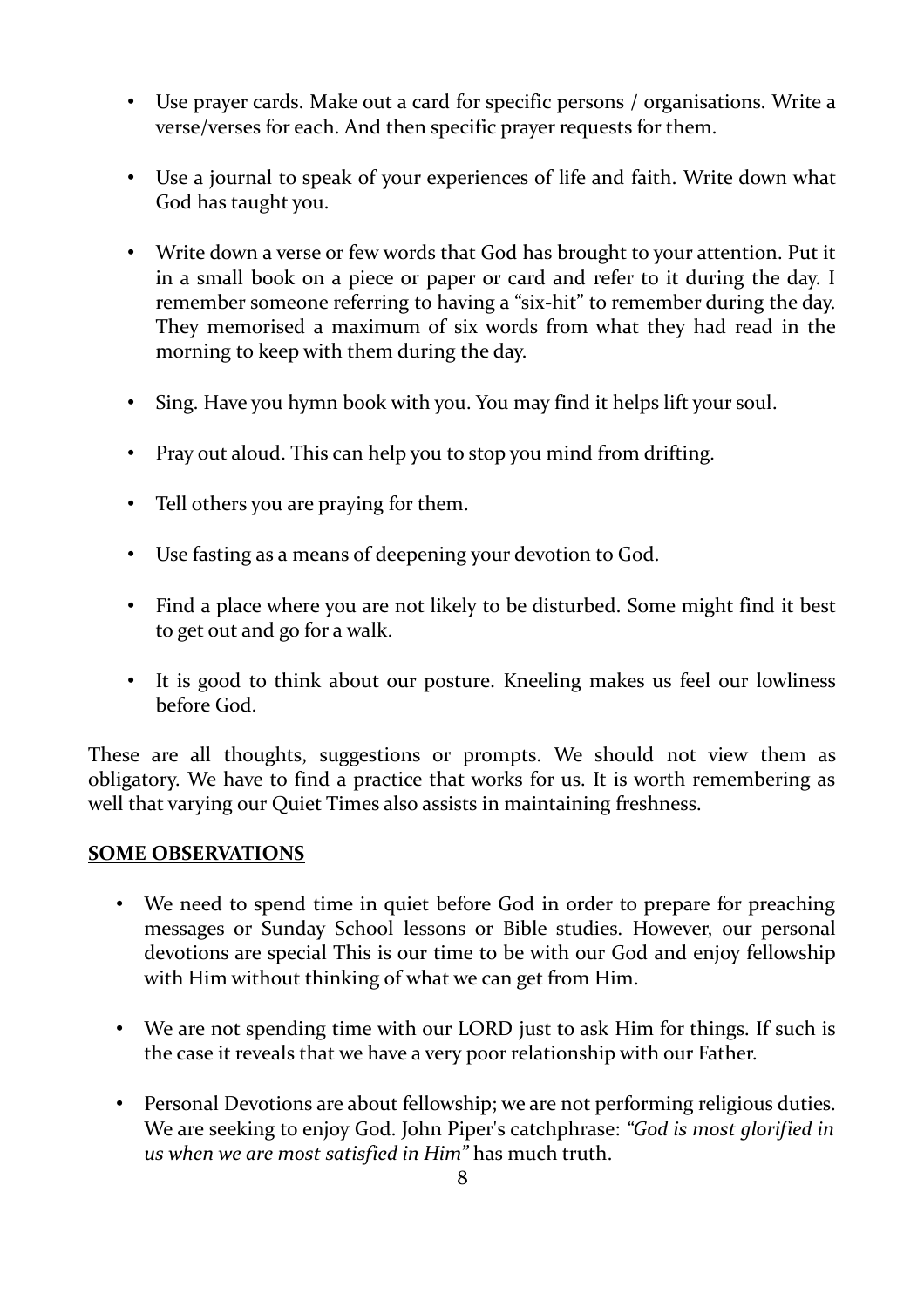- We do not spend time with God just to get rewards. If we think that putting in a certain time will lead to a certain outcome and if the longer the time then the bigger the outcome we are deluded. We remember the words to Abram **After this, the word of the LORD came to Abram in a vision "Do not be afraid, Abram. I am your shield, your very great reward."** (Gen. 15:1).
- Satan is relentlessly determined to keep us from fellowship with God. His first work is to keep us from salvation. Having failed in that He wants to keep us from fellowship with God. So let us not be surprised if we find it hard to have personal devotions. If we do get to have our personal devotions he wants to disrupt them. One way he achieves this is by taking our thoughts in other directions. To defeat Satan's schemes here why not think about praying about the issue your mind has drifted on to.
- When we are having our special times of fellowship with our LORD we are dealing with some of the biggest issues. We are, in a sense, involved in warfare. Remember the words of Ephesians 6:12, **For our struggle is not against flesh and blood, but against the rulers, against the authorities, against the powers of this dark world and against the spiritual forces of evil in the heavenly realms.**
- Don't go on feelings. Sometimes we will sense the presence of the LORD. Sometimes we will feel He is distant. Whatever our experience, we should remember the promise of Matthew 5:6, **Blessed are those who hunger and thirst for righteousness, for they will be filled.**
- The godliness of the church is dependant upon the godliness of the church members. The godliness of the church members depends upon their personal devotions. The importance of our personal devotions cannot be overstated.

#### **SOME ENCOURAGEMENTS**

- The LORD delights for us to be in His presence. In John 14:23 our Saviour says **Anyone who loves me will obey my teaching. My Father will love them, and we will come to them and make our home with them**.
- These times are a foretaste of heaven when our fellowship with Him will be unhindered and complete.
- It is through our quiet times that we grown and we are changed. **Like newborn babies, crave pure spiritual milk, so that by it you may grow up in your** salvation (1 Pet. 2:2) is what Peter says.